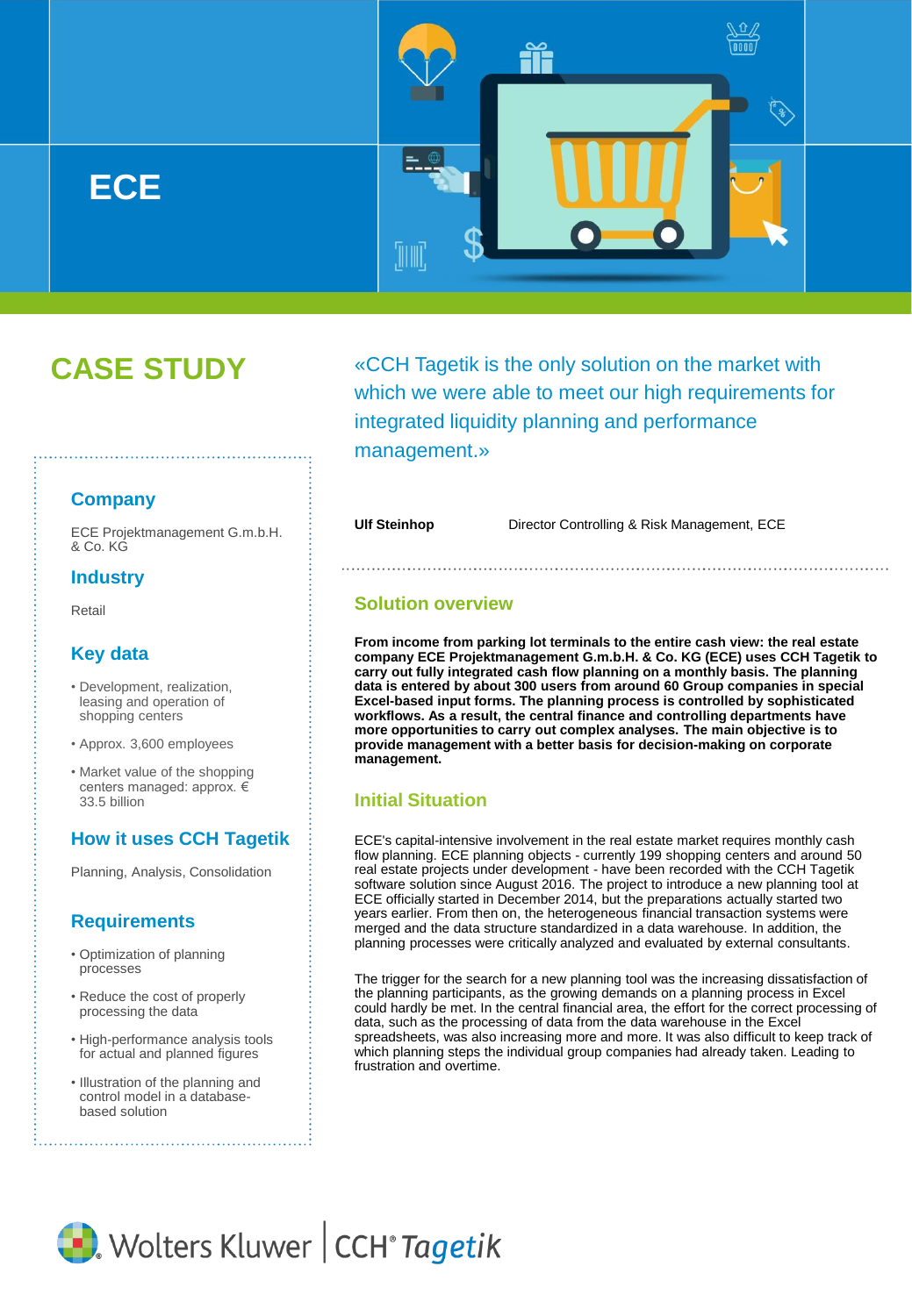# **Results and Benefits**

- CCH Tagetik provides credible financial planning and analyses as a basis for management decisions
- High user acceptance thanks to Excel integration
- Great efficiency through integration of preliminary planning from the specialist departments
- Thanks to a smart, expandable modular architecture, additional control processes can be continuously integrated

## **Three operational objectives in the selection process**

There were three operational goals to be achieved with the new planning software. First, the existing, well-functioning planning and control model, which was documented in Excel, was to be mapped in a database-driven solution. Second, it should be possible to actively control the planning process or workflow - the interaction between the planning processes in the group companies and the finance department. Last, but not least, the increasing analysis requirements for corporate planning should be covered. High-performance analysis tools for actual and planned figures down to the individual document level should be available for this purpose.

**One reason for choosing CCH Tagetik was the high degree of Excel integration.** Even after the introduction of CCH Tagetik, users in the group companies continue to plan using Excel-based input forms, in a familiar environment. **"CCH Tagetik is the only solution on the market with which we were able to meet our high requirements for integrated liquidity planning and performance management without restricting our previous working methods,"** says Ulf Steinhop, Director of Controlling & Risk Management. More reasons to select CCH Tagetik were flexible, comprehensive authorization and workflow control, simple system administration that can be performed by the department, excellent system performance and a good price/performance ratio.

The decision to go with CCH Tagetik was also made with the knowledge that SAP would be introduced at ECE as a group-wide ERP solution. Although CCH Tagetik at ECE is currently working with Microsoft SQL Server as the underlying database, a migration to SAP HANA for data management is easily doable.

## **In a team: start small, think big**

In order to limit roll-out risks, the CCH Tagetik implementation was based on the principle of small compromises. The solution was introduced in two steps due to the large number of planning participants at many locations - including ECE's shopping centers. Initially, the core process between the local finance departments in the group companies and the controlling functions at the Hamburg headquarters was mapped and established. Consultants from pmOne AG supported the project with application design, implementation of the data model, calculation scripts and interfaces to the data warehouse as well as training and coaching the project participants in using CCH Tagetik. The design and implementation phases were very agile and as a result of short "sprints" a prototype was created quickly. User feedback from working with the prototype then flowed back into the further design of the planning solution. Thanks to the quickly visible successes and improvements after the implementation of CCH Tagetik in the financial area, management was convinced to use CCH Tagetik in the other divisions throughout the group as well.

In a second step, the approximately 250 other planning participants of the operative, decentralized units were familiarized with the planning process in CCH Tagetik. This required a high acceptance from users, which was ensured by their intensive involvement in the essential decisions of the project. CCH Tagetik "forced" soloists to let go and to adapt. Concerned that users would therefore miss a certain individual flexibility, they spent a lot of time with these users to get to know their work processes and to see what could worry them about a new solution. A big advantage was that CCH Tagetik had already proven itself. Those involved in the planning process were thus positively disposed to changes, and any resistance or fears that arose in the form of impatience were quickly overcome thanks to the well-functioning change management. IT project manager Maxim Petrov also emphasizes another important success factor: "The introduction of the redesign of corporate planning was the responsibility of an equal dual project management leadership from the IT and finance departments. In addition to the effective access to employees in all essential areas, a strong team was formed during the project for the operation and the correct long-term system strategy.

Sven Sörensen, Head of Department Performance & Risk Management at ECE, reports that, for those responsible for planning, the type of work has drastically changed since the introduction of CCH Tagetik. The proportion of working time for data handling has fallen from 60 percent to 10, while the proportion of working time available for analysis has risen from 40 percent to 90. Peaks in work before the deadlines set for the completion of financial planning have flattened out. **There would be more time for "the business and the market".**